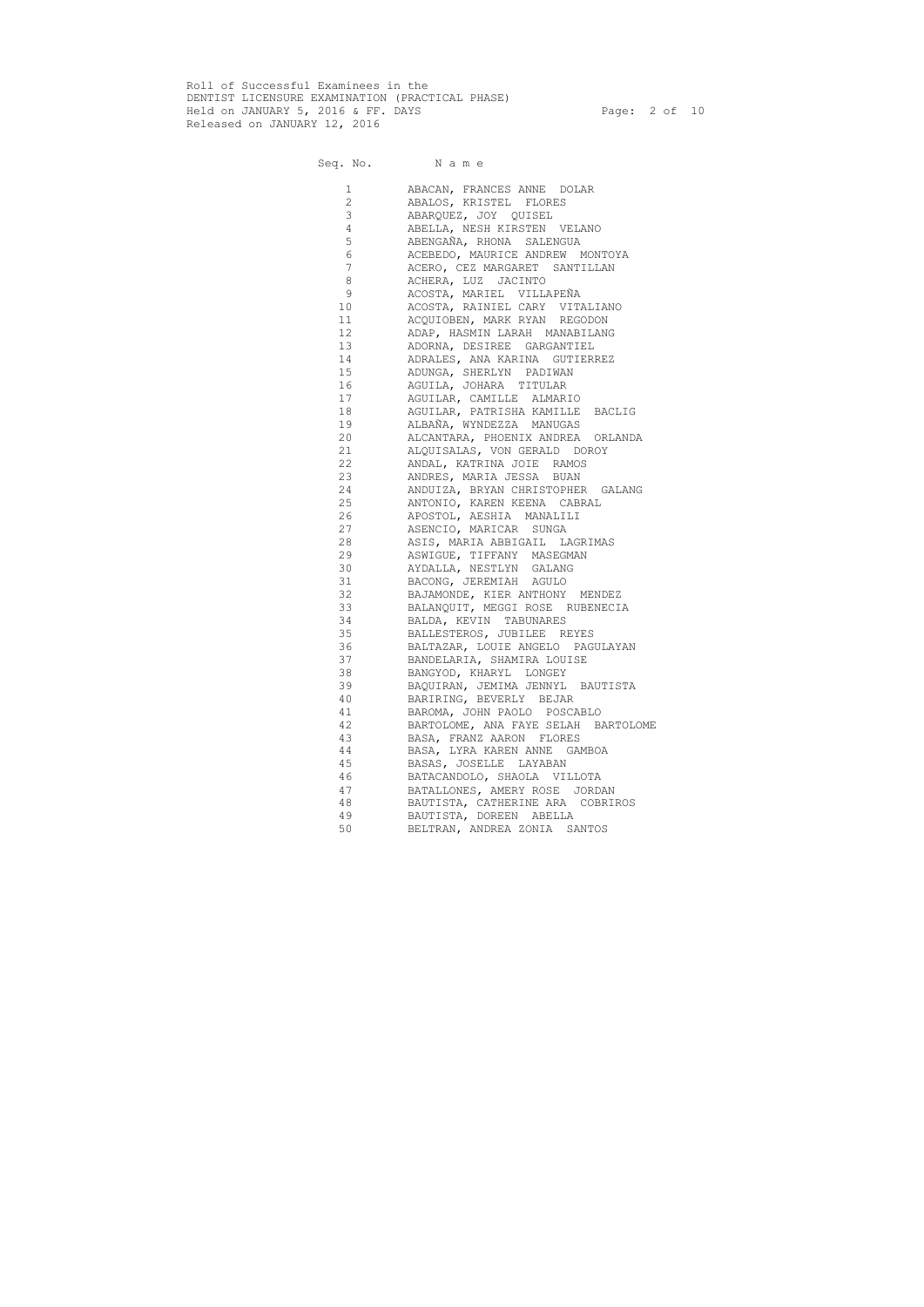Roll of Successful Examinees in the DENTIST LICENSURE EXAMINATION (PRACTICAL PHASE) Held on JANUARY 5, 2016 & FF. DAYS Page: 3 of 10 Released on JANUARY 12, 2016

Seq. No. Name 51 BELTRAN, PHOEBE KATES TEJADA 52 BERGADO, JULIE ANNE LORENZANA 53 BERNABE, AMIRAH ROVI TIMBANG<br>54 BEROL, CANDELARIA NABUAB 54 BEROL, CANDELARIA NABUAB 55 BIANES, JANICE JATULAN 56 BIDAYAN, MA MARGARITA ALVAREZ 57 BLACANO, KYRA JEAN CASIPIT 58 BOCOBO, KRISTINE LADERAS 59 BONILLA, KEITH CONRAD PANISALES 60 BORJA, FIEL LORENZ ROBLES 61 BOSMION, JUSTIN BRYAN BERNALES 62 BOTE, ANGELO JAVIER 63 BRECIO, RICHARD MAR MANZANARES 64 BREVA, EINNOR ASSIREN BISOÑA 65 BRIONES, GLENN IZZA MAÑALAC 66 BUBAN, NADINE SAMANTHA SAN BUENAVENTURA 67 BUENAVENTURA, YASMIN BUENAVENTURA 68 BUERANO, HANNAH JOY ZAPANTA 69 BUGNA, FRANCIA MAY BALANCIO 70 BUGUIS, JONELLE GRACE ANGELES 71 BULARAN, BENIGNO JR BACALLA 72 CAAGBAY, GRETHEL JANE MANDAL 73 CAAGBAY, VINCENT GABRIEL SANTOS 74 CABADING, CARLA JANE BENAVIDEZ 75 CABATINGAN, KIM MIRANDA 76 CABELLO, RICK MAN CUSTODIO 77 CABILES, JAZREEL ANNE BARAERO 78 CABLAY, JASON PATRICK EVANGELISTA 79 CACHO, JENNIFER ARCE 80 CALABON, ANN MARIEL GAPOR 81 CALAMBA, GIMMALYN UNIDA 82 CALDERON, KRISTOFFER FRANCIS TIONGSON 83 CALUZA, PAULINE JOY PARDUCHO<br>84 CAMBE, ESTEPHANIE MAE MILLARE CAMBE, ESTEPHANIE MAE MILLARES 85 CANDO, AMORMIO CACANINDIN 86 CANILANG, JESAMIE VALERIO 87 CAPANZANA, KRISTINE TRIA 88 CAPILI, ANNA MARIA ALLAM 89 CAPLIS, VERALLEL EVE RACILES 90 CARDUZA, RUBEN JR JUANITE 91 CARLOS, JUSTINE ERIKA MAY 92 CASTIL, LADY SHARMINE GIDUCOS 93 CASTILLO, GJALANA DANEEL MONTANO 94 CASTILLO, MICAH SAYSON 95 CATANGUI, CARYL CABAIS 96 CAYAT, JOMAR CAPONES 97 CELAJES, SHAYNE TAN 98 CENABRE, RHINE STARLET SOMBRIO 99 CHARLON, CHRISTINE MAE ALMEROL 100 CHAVEZ, REA JULIETH GACILLOS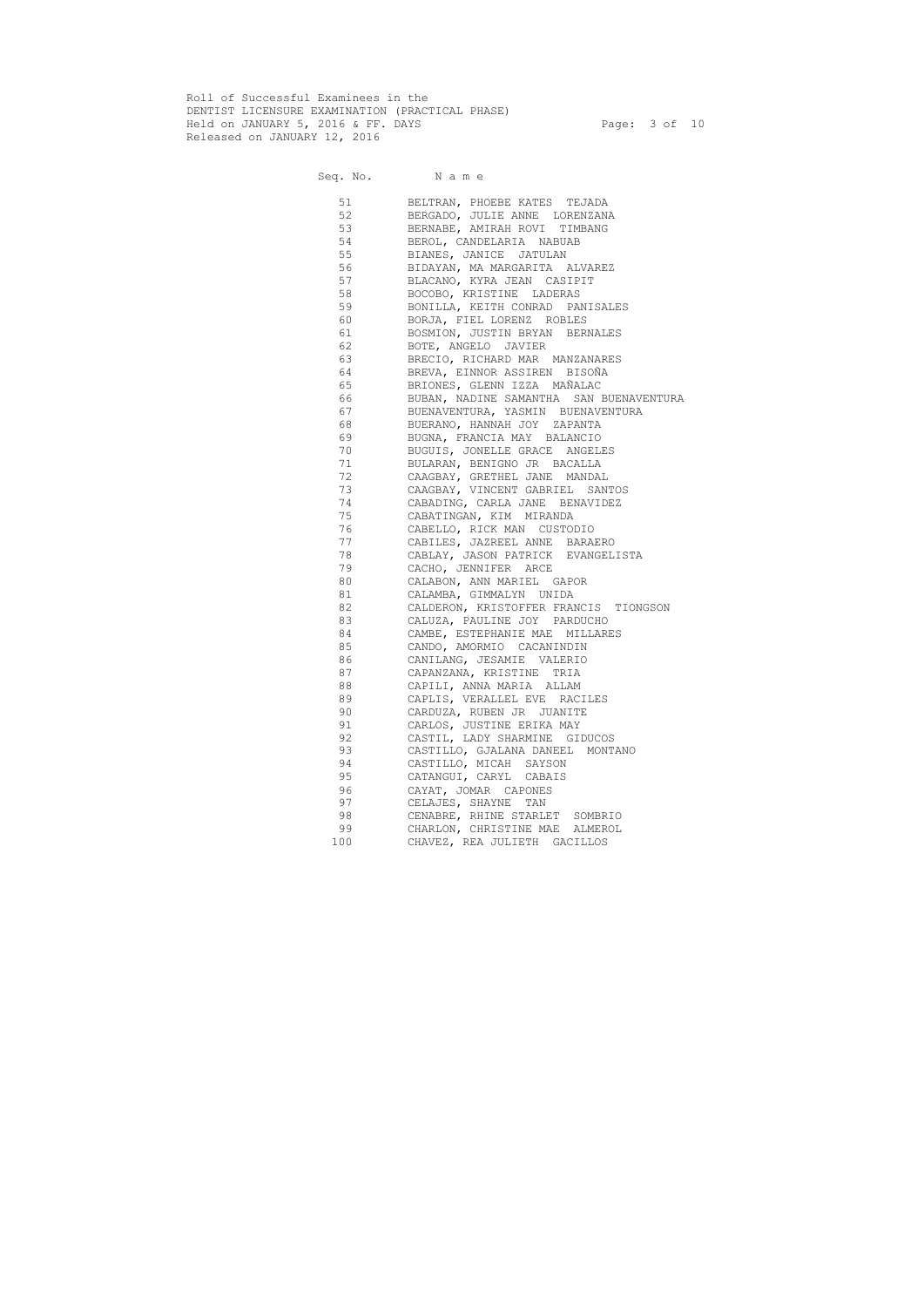Roll of Successful Examinees in the DENTIST LICENSURE EXAMINATION (PRACTICAL PHASE) Held on JANUARY 5, 2016 & FF. DAYS Page: 4 of 10 Released on JANUARY 12, 2016

Seq. No. Name 101 COBEY, MARJORIE PEÑALOSA 102 COLLADO, CHARLENE GEL CARRILLO 103 COMIA, KAECELINE MARASIGAN 104 COOJACINTO, STEPHANIE JOYCE SY 105 CORTEZ, PRINCES JOY RAMIRO 106 CORTINA, CHIARA AQUINO 107 CUETO, ROBIN ALEXIS MALILLOS 108 CURAÑES, DIANE MARRIE SYLUANCIA 109 DABA, ROBERT JOHN ALDE 110 DABU, CHRISTIAN CRUZ 111 DALIDA, RACY 112 DAPEG, PRIMROSE FERNANDEZ 113 DASCO, DANICA AMOR SALEN 114 DAVID, PAULA ANGELA GUTIERREZ 115 DAYANGHIRANG, NINA DOMINIQUE REVENTAR 116 DAYRIT, KRISSAN AQUINO 117 DE ASIS, GRACE SANTA SUPLEO 118 DE CASTRO, CHARLES FRANCIS MANALON 119 DE GUZMAN, IREANNE RESTRIVERA 120 DE GUZMAN, RAPHAEL AGUINALDO 121 DE LA LLANA, YVETTE MARIE ETANG 122 DE LEON, JEL THERESE GUARDAMANO 123 DE LOS SANTOS, ANDREA LAURA OBLEA 124 DE VERA, ANTONIO JR QUIAMBAO 125 DELA CRUZ, PAULO PINTO 126 DELA ROSA, JOHN ERIC RIEGO 127 DELEÑA, DARLENE MAE MANALO 128 DELGADO, RENIE ANNE MANALO 129 DEMEGILLO, CHEV CARLYLE ANGELI LEPITEN 130 DIANGKINAY, DANILO JR OCTOMAN 131 DIANSEN, RACHEL ALYSS CANLAPAN 132 DIGUANGCO, WILDA BIANCA ANCANAN 133 DIMLA, ELLAINE JOYCE FRANCE 134 DINAGA, MARIA HERNANI BUENAVISTA 135 DIRAIN, MARIELLE JANINE TAYSON 136 DIZON, VERLANTINE PANGAN 137 DOLENDO, NEIL CLARENCE ARTATES 138 DOLETIN, DANTE JR DE GUZMAN 139 DOLETIN, MEYRICK DAN DE GUZMAN 140 DOMOGDOG, GEORGIA DUMANGENG 141 DONES, RACHELLE ANGELI STA ANA 142 DUANA, FRANCIS JASON HIMOR 143 ECHANO, ALERIE ESTEBAN 144 EGE, HANNAH MAE MACAS 145 ELAZEGUI, RALPH JACOB MANAIG 146 ENRIQUEZ, VERNALYN ANDAL 147 ESCALONA, MARIAN DALE PANGANIBAN 148 ESPINOSA, MARIEL INGRID REGIS 149 ESPIRITU, YUMI NIELO

150 ESPOSITO, GRACHELLE ANN CASTUERA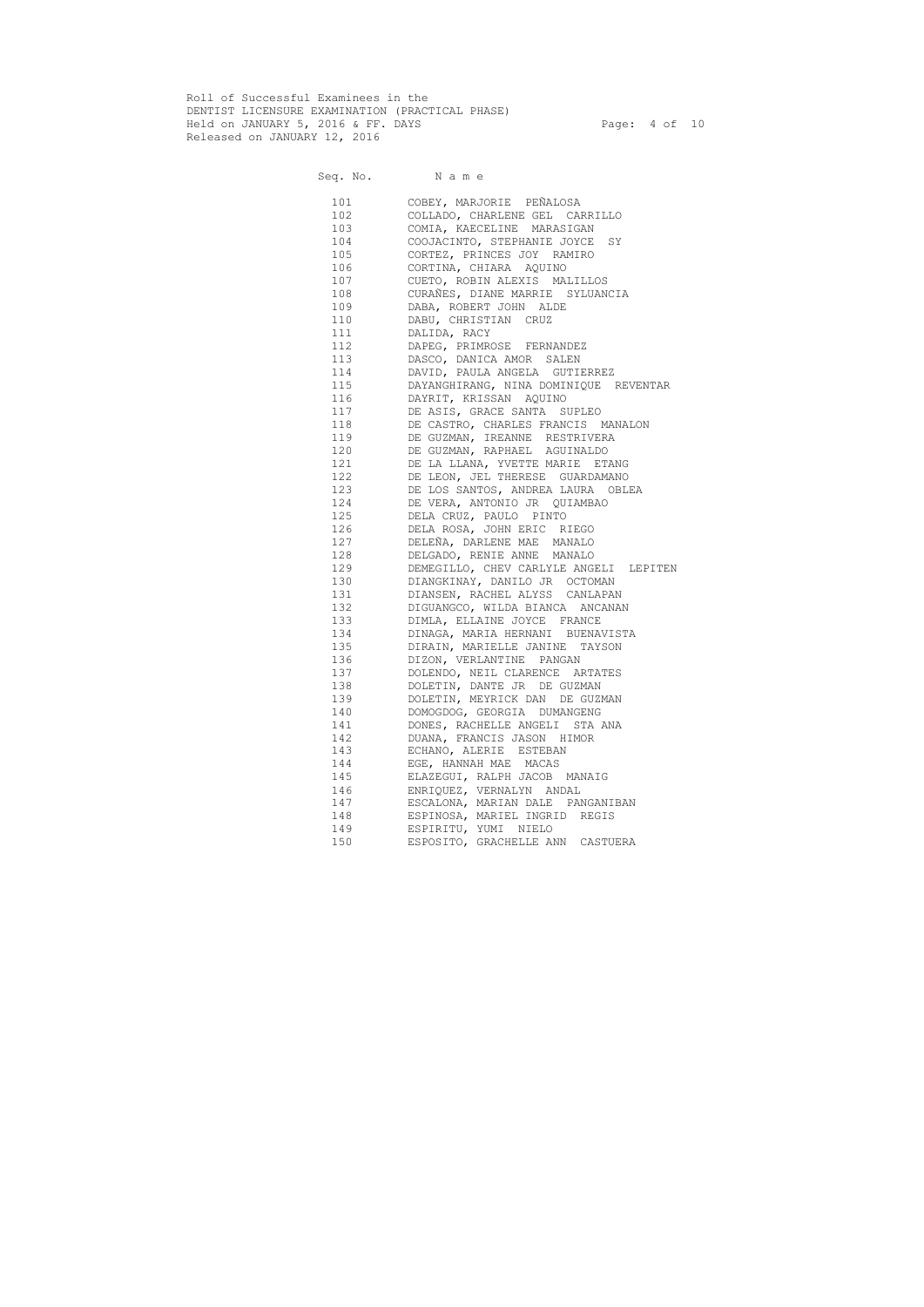Roll of Successful Examinees in the DENTIST LICENSURE EXAMINATION (PRACTICAL PHASE) Held on JANUARY 5, 2016 & FF. DAYS Page: 5 of 10 Released on JANUARY 12, 2016

Seq. No. Name 151 EVANGELISTA, KLARISSE STA TERESA 152 EVANGELISTA, MA ALMA DELIGOS 153 EVANGELISTA, ZERRINA ZULUETA 154 EVORA, NIKKO MISA 155 FABELLAR, STEPHANIE MAE TAYTAY 156 FACTO, VIRGINIA THERESA SUPERTICIOSO 157 FAMINIAL, ALBERT BONAGA 158 FAYLON, FRANCE HAZEL ROCAFORT 159 FELICIANO, MARIA ERICKA RODRIGUEZ 160 FEROLINO, SHIENA MACAS 161 FERRER, JANIZA PEREGRINA 162 FERROLINO, ALSBETH BLANCHE MABALA 163 FREZ, REGINA MARIE FERNANDEZ 164 FULLANTE, KASEY ANNE EMBORGO 165 GABALES, HANNAH MAE VILLARAZO 166 GABRILLO, SHARMAINE REYES 167 GALENO, CHRIS CARLO MEJIA 168 GALOPE, MYLA BAUTISTA 169 GALSIM, RACHEL ANGELA GABRIEL 170 GALVO, HAZZIELLE GLYDE AGUM 171 GANABAN, ALGER TORRES 172 GANANCIAL, DAPHNE CABALLERO 173 GARCIA, MA ROSSABELLE NADATE 174 GARCIA, MARIA ERICKA FEI GALVEZ 175 GARCIA, MARVIC SUNSHINE RAZON 176 GARCIA, ZARA DENISSE GALOTERA 177 GATBONTON, SHARMHAINE ABELLERA 178 GATDULA, DAVE JOSEPH BANIQUED 179 GAYETA, NICOLE ANDREA ROBLES 180 GIMELO, LARA REBEKAH SISON 181 GO, VICTORIA LULU CHUA 182 GOLINO, VINCENT "BINGBONG" ALTURA 183 GONO, DIANE ROSE GANTALA 184 GONZAGA, MYKAELA CION ESPINA 185 GONZALES, GERALD ANACAN 186 GONZALES, JULIAN ENRICO LEE 187 GONZALES, MARIA THERESA DELA CRUZ 188 GONZALEZ, KYLESHEEN KAY MANANGHAYA 189 GRAJO, KATHLEEN GODINEZ 190 GUARIN, FRANCIS JAMES REYES 191 GUINTU, NAYE EIZEL PANGILINAN 192 GUTIERREZ, HAZEL JOY SAN MATEO 193 GUTIERREZ, JUAN ANTONIO DE OCAMPO 194 HERNANDEZ, AMELITA ALEJANDRO 195 HERNANDEZ, BREANNA JEAN SANTIAGO 196 HERNANDO, HANNAH CAREN ZURBITO 197 HIZON, ANGELA CAPITULO 198 HO, JANAH GRACE VILLOCILLO 199 IDANG, DON BOSCO MIGUEL 200 IGNACIO, JASPER DEL ROSARIO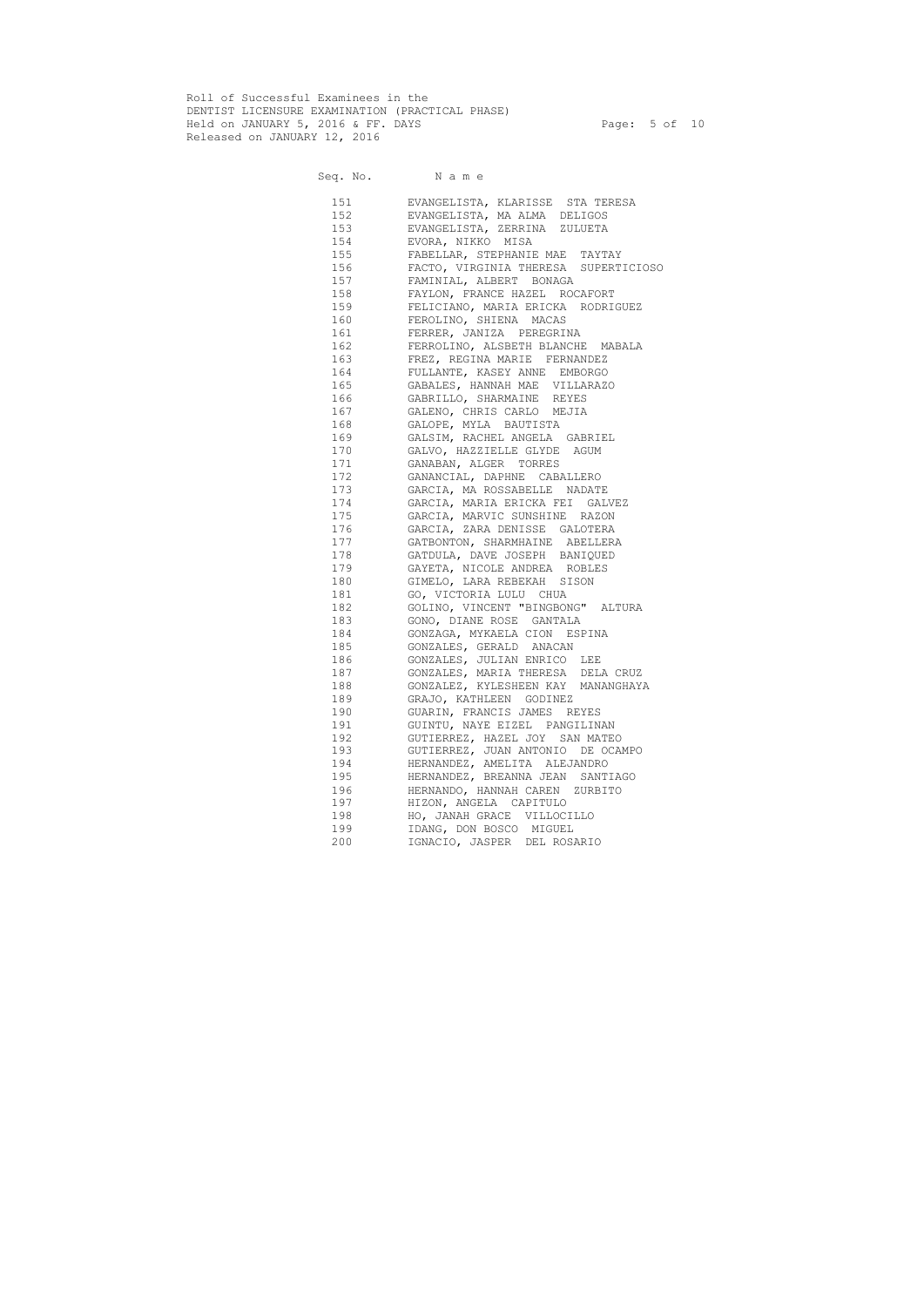Roll of Successful Examinees in the DENTIST LICENSURE EXAMINATION (PRACTICAL PHASE) Held on JANUARY 5, 2016 & FF. DAYS Page: 6 of 10 Released on JANUARY 12, 2016

Seq. No. Name 201 IKEDA, HIROMI JOY SANTOS 202 ILETO, SHEMAIAH LOPEZ 203 INDADAÑO, MA ANDREA MISPLACIDO 204 ISMAEL, MAILEN VALLARTA 205 JABILLES, LINDALYN VARGAS 206 JAVIER, REZYL FAITH ALO 207 JUAN, IVY-GRACE LUCAS 208 JUANILLO, JAIVIE ANTHONY PATIO 209 JUATAS, KENNETH SARMIENTO 210 JUNIO, DAVE FRANCIS DOMINGO 211 KITAN, TEFANIE PONSO 212 KOTAGIRI, APRIL OMPAD 213 LACAD, JODAN REB TAN 214 LACDAO, KIM PAULO BRIONES 215 LACSON, ERROL MUÑOZ 216 LAGARTA, MONICA BANZUELO 217 LANDAGAN, FRANCIS SANCHEZ 218 LANDINGIN, LOVELY J ANN LISING 219 LANGBID, ROSARIE ANNE TALEON 220 LAROCO, MARIA CECILIA YAMAT 221 LAZANAS, VIC JEDICK PEREZ 222 LAZARO, KIT ROBERT GARCIA 223 LEE, NINA TRISHA CLEOFE 224 LIBARNES, CARLOS JOSHUA ADANZA 225 LIM, JONALYN SUENING 226 LIM, PAUVIE GARCIA 227 LIZA, ROGIN SIDAYON 228 LLAVORE, CORINNA GRACE REBOLLEDO 229 LOGMAO, INNAH JOYCE MANINGAS 230 LOLENG, POCHOLO ABRANTES 231 LOPEZ, MICHELLE SAYCO 232 LOPEZ, PAULO MAPANAO 233 LORENZO, SHEREE BERNICE TAN 234 LUCILA, ROI NICO VILLAPANDO 235 LUZADIO, CHEERY ANN MARCELO 236 LUZON, ARLYN STEPHANIE DECENA 237 MACAINAG, MARY LOUISSE CHRISTINE GIORLA 238 MACALINTAL, PATRICIA NICOLE CARPIO 239 MACARIMBANG, NAJED CRUZ 240 MACINTOSH, BETHANY JOY PEREZ 241 MADLANGSAKAY, MAYLIN SANTOS 242 MAGALLANES, VANESSA PALACIO 243 MAGALLANO, REA 244 MAGBUJOS, ROCHELIE ABAPO 245 MAGNO, CRISTIAN BERNARD ASEJO 246 MAGRAMO, IRISH TENEFRANCIA 247 MAHAMOD, SITTI-HIYAM VALERIO 248 MALAPIT, CHRISTINE MAE PAZ 249 MANABAT, JOANNA MARIE VERDE 250 MANDAPAT, ADA SHIENA LUMANOG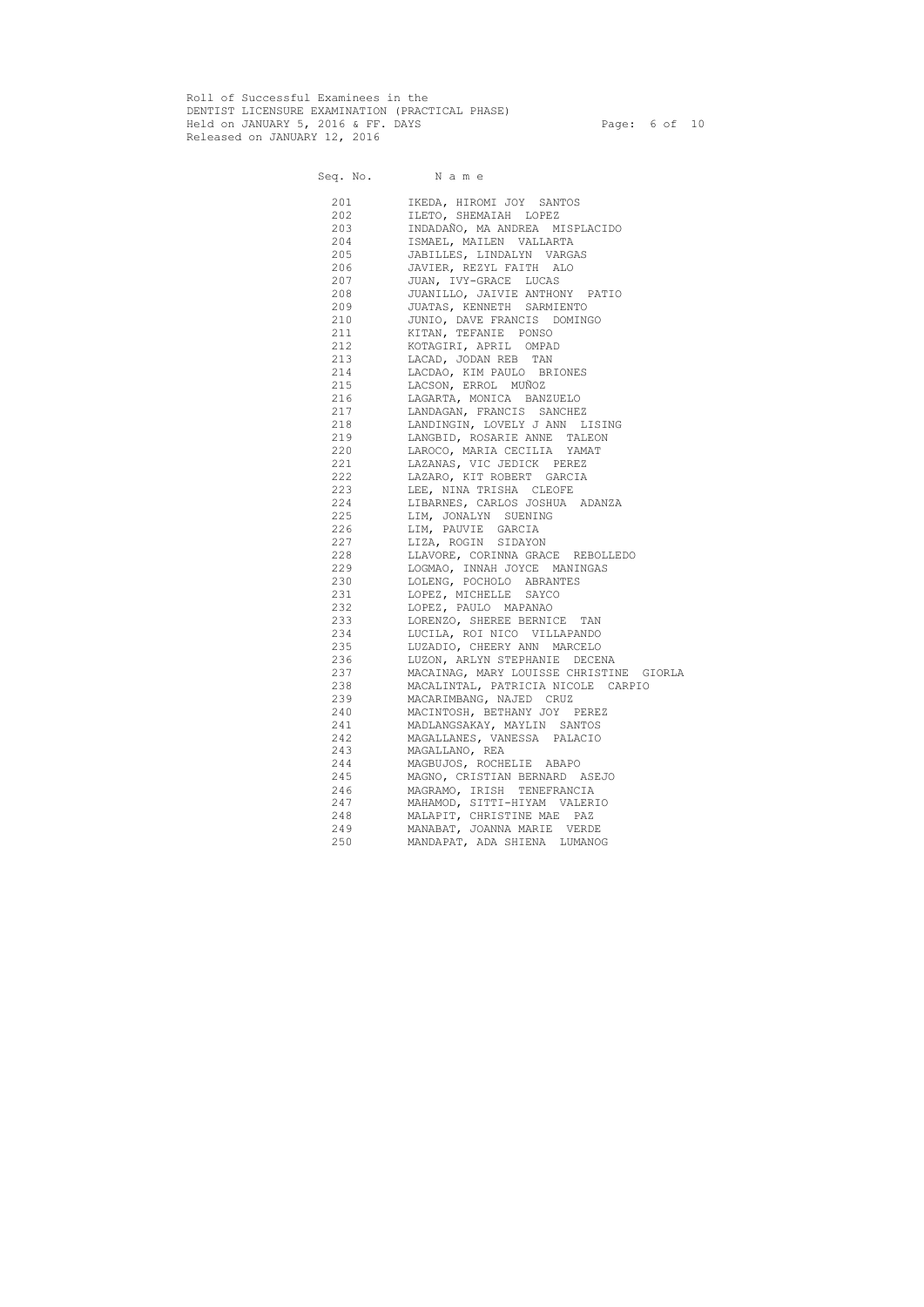Roll of Successful Examinees in the DENTIST LICENSURE EXAMINATION (PRACTICAL PHASE) Held on JANUARY 5, 2016 & FF. DAYS Page: 7 of 10 Released on JANUARY 12, 2016

Seq. No. Name 251 MANGILIT, NICOLE ZEBEL LEYESA 252 MANZANO, PATRICIA LEIGH DE VILLA 253 MAPE, MARIA AUBREY MACARONCIO 254 MARA, MELODY LINAO 255 MARABE, RUBY JANE TAM 256 MARALIT, CHRISTIAN CARL VILLONES 257 MARANAN, CARLINE ASHLEY VITUG 258 MARASIGAN, KRISTIA TAÑADA 259 MARCELO, KATHRINE JOY TUNGOL 260 MARTINEZ, LYNDON PAUL CRUZ 261 MATEO, DAPHNE JOI FLORES 262 MATINGIN, YVONNE BANGIT 263 MATUTE, MARK DELFIN PARADO 264 MAXIMIANO, FRANCESCA MARIE BRIONES 265 MAYORDOMO, AARON BALISALISA 266 MAÑALAC, DIANNE TELAN 267 MEDALLA, ANNE CHRISSIA SANTOS 268 MELCHOR, CARMENCITA CONSING 269 MELEJOR, MARK ADRIANNE ANTONIO KHO 270 MELO, MAEBELENE ANNE CARIAN 271 MENDOZA, CIARRA VERMADETTE SIBAYAN 272 MENDOZA, JOSE ENRICO MAGDURULANG 273 MENGULLO, ABBIE KATE MELANIO 274 MENOR, LORRAINE PAMPLONA 275 MERCADO, ALYANA PATRICIA EVALLE 276 MERCADO, MARBEN CHRISTOPHER SALAMAT 277 MERCADO, MICHELLE REYES 278 MILAOR, GIA MAE BAÑAGA 279 MIRANDA, PAUL ANTHONY MAGNAYE 280 MOLINA, PRECIOUS JANE LEONARDO 281 MONES, HANA GRACE MARARAC 282 MONTERONA, PATRICE ANN BATAC 283 MONTILLANA, ZARAH ESTIPULAR 284 MORADA, JESTONI FRANCISCO 285 MORTEL, RENNIELYN GULLAB 286 MUEGA, LISA MARIE QUEBRADO 287 MURALLA, OLIVER ALVAREZ 288 MUSPA, LAURENCE JAY JAUOD 289 NACUA, LLOYD SUMAMPONG 290 NASSIRI, NOOSHIN BIBAT 291 NAVARRA, JESSICA SACLUTI 292 NAVARRE, JENNIFER YUMUL 293 NEBRES, AURA LUZ CONCEPCION 294 NEPOMUCENO, AMELIA LEONA MAXINO 295 NICOLAS, MA VANESSA MERABIL 296 NIDOY, JOHN PATRICK MACALINTAL 297 NIDUA, SHIELA MAY ABUAN 298 NUEVA, FRANCES CZARINA CATIENZA 299 OBUSAN, TONETTE LLEVA 300 ONG, CHARLES ADRIAN VICENCIO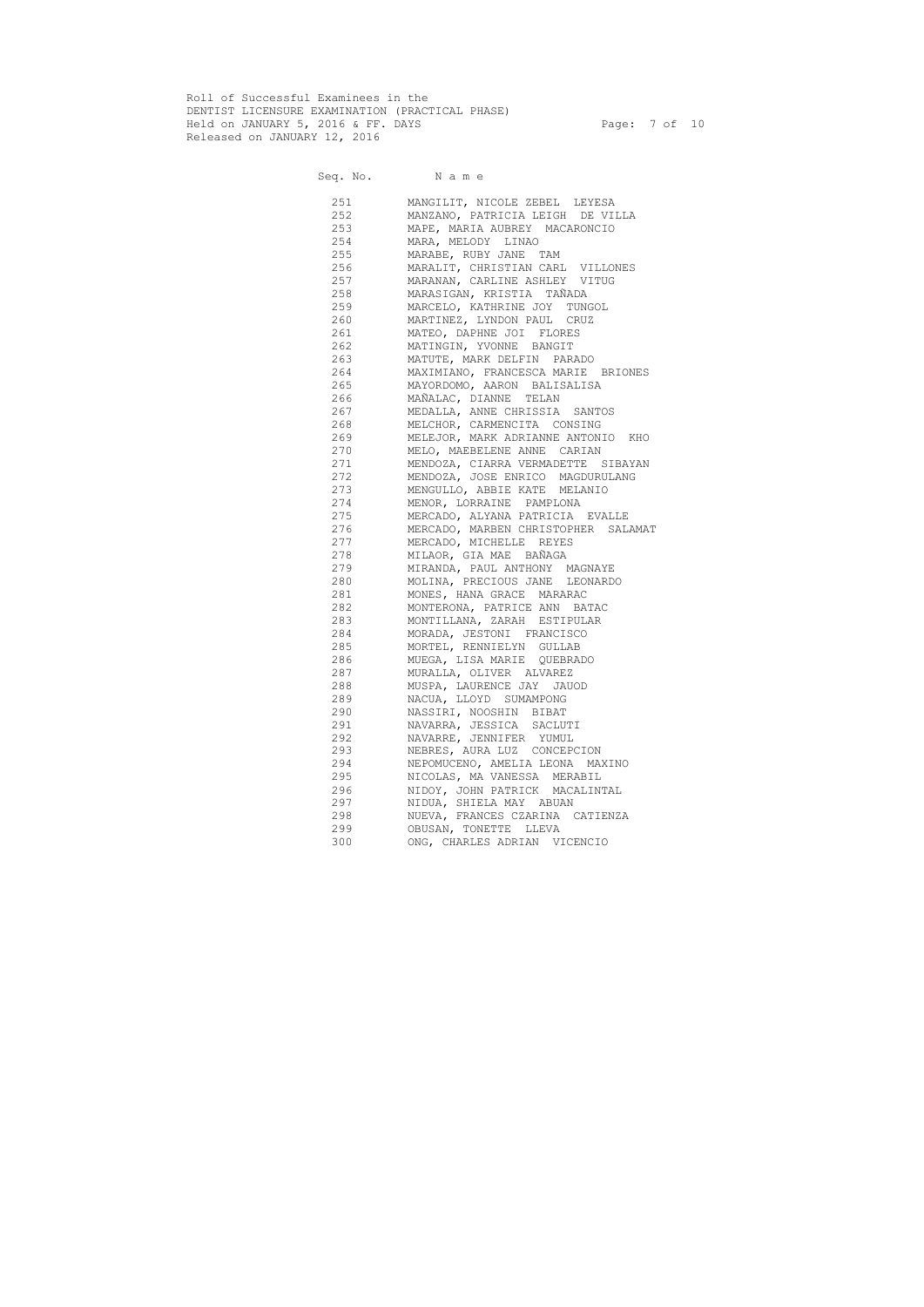Roll of Successful Examinees in the DENTIST LICENSURE EXAMINATION (PRACTICAL PHASE) Held on JANUARY 5, 2016 & FF. DAYS FREED Page: 8 of 10 Released on JANUARY 12, 2016

| Seq. No. | Name                                      |
|----------|-------------------------------------------|
| 301      | ONG, IRENE GISELLE UY                     |
| 302      | ORENSE, STELLA ROSE MARISTELA             |
| 303      | PABLO, ALIA JEAN PAULA MARDIELLE GONZALES |
| 304      | PADERNAL, MARIA JESA YAP                  |
| 305      | PADIN, CHELSEA PYR DELA CERNA             |
| 306      | PAET, JOANNE MAY BOBIAS                   |
| 307      | PAGAYUNAN, MARK SAMUEL VEGA               |
| 308      | PAGDAWAN, MARICEL TOSTOS                  |
| 309      | PAGPAGUITAN, ROSETTE GADITANO             |
| 310      | PANGILINAN, CHRISTINE JOY DIONZON         |
| 311      | PANGILINAN, JOSE ANGELO SUAREZ            |
| 312      | PAREDES, ILDEFONSO JR ATIBULA             |
| 313      | PARK, HA NA                               |
| 314      | PASCO, NICA ELISHA PEREZ                  |
| 315      | PASCUAL, AIZEL ASUNCION                   |
| 316      | PASCUAL, AUDETTE ASUNCION                 |
| 317      | PASTOR, TEODORO ALISSANDRO TABUZO         |
| 318      | PASTORFIDE, GAYLE CONCEPCION              |
| 319      | PASUMBAL, ANDREILYN CORTEZ                |
| 320      | PELAIA, PATRIA MARIE JOYCE GLORIA         |
| 321      | PENSOTES, DENISSE NICOLE QUIAMBAO         |
| 322      | PERANG, KIRSTIE CAROLINE KHO              |
| 323      | PEREZ, RIO ZHAR VELASCO                   |
| 324      |                                           |
|          | PESTAÑO, MA ELOMENA CHLOE DUMLAO          |
| 325      | PIELAGO, CHARISSE ANNE DU                 |
| 326      | PONCE, FRUSTOM BACARISAS                  |
| 327      | POUR MOHAMMAD, BAHARAH                    |
| 328      | PULLAN, GIZELLE MARIE HILADO              |
| 329      | QUEZON, WENNET JOYCE CERALDE              |
| 330      | QUILAO, MARIA JANNA ASTURIAS              |
| 331      | QUIMPO, ARMAND PAOLO BUENAVENTURA         |
| 332      | QUIROS, ANNE KRIEZEL PRINCIPE             |
| 333      | RAMOS, ALEXANDREI KIMBERLY MIRANDA        |
| 334      | RAMOS, MARIA BERNADETTE GAN               |
| 335      | RAMOS, MYZEL CALIGAN                      |
| 336      | RANCHEZ, IRINE JESSICA RESPICIO           |
| 337      | RAZALAN, KEVIN JOHN PANELO                |
| 338      | REMEDIO, MARIA ELENA ADOLFO               |
| 339      | REYES, RONALDO ANGELES                    |
| 340      | RIVERA, RETTZEN MATIAS                    |
| 341      | RODENAS, KENVIN BULAONG                   |
| 342      | RODRIGUEZ, CIARRA JANSEN VILLARETE        |
| 343      | ROLEDA, GELENE CORNELIA                   |
| 344      | SABADO, ALYANNA MARIE HARDIN              |
| 345      | SACRAMENTO, CRIZEL ANN LEYBLE             |
| 346      | SALAZAR, ANDREA REI ESTACIO               |
| 347      | SALGO, THERESA MAY SATURNINO              |
| 348      | SALVADOR, PATRICK BUENO                   |
| 349      | SAMSON, EZEKIEL MARQUEZ                   |
| 350      | SAMSON, WILLIAM LUTHER TORRALBA           |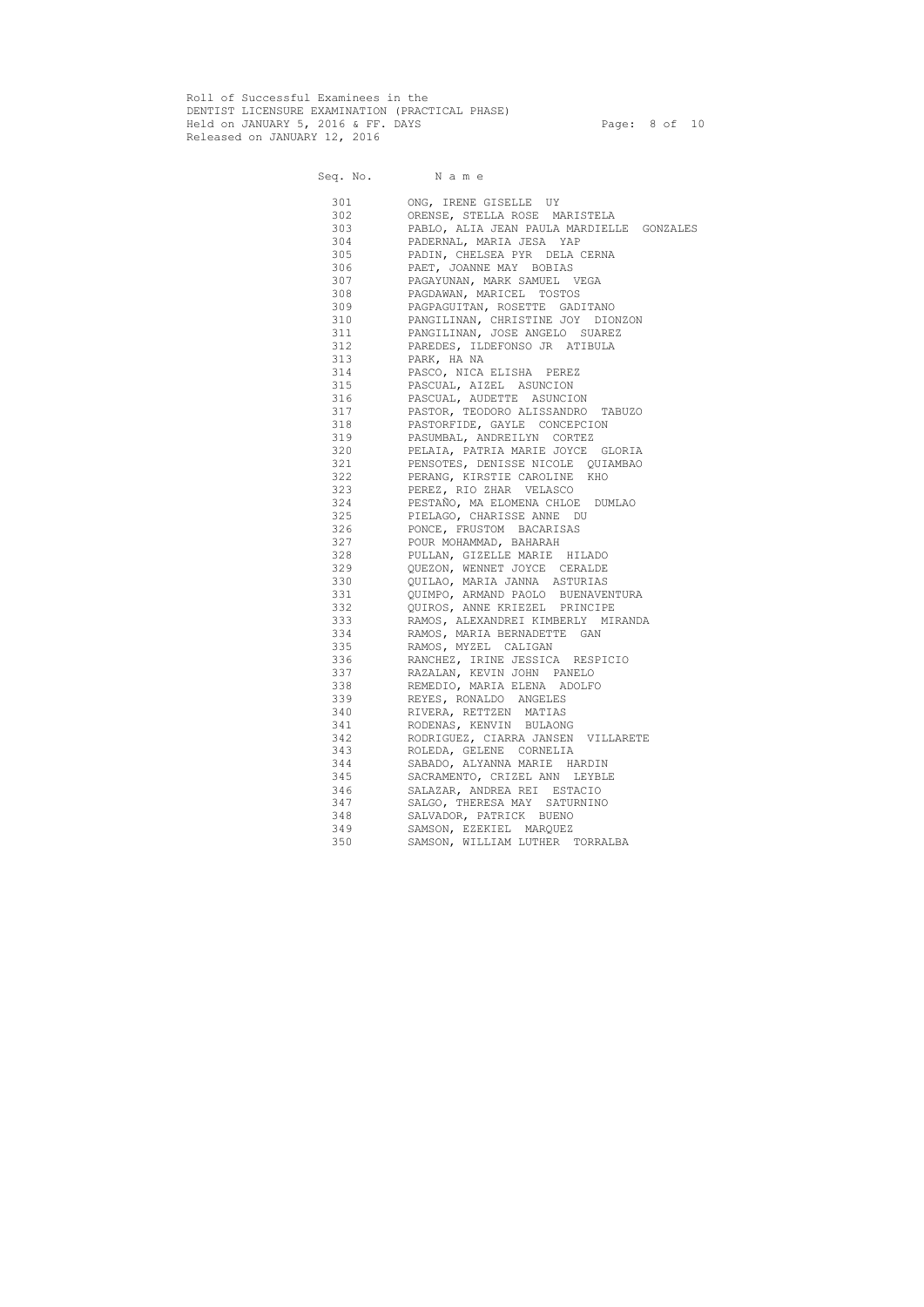Roll of Successful Examinees in the DENTIST LICENSURE EXAMINATION (PRACTICAL PHASE) Held on JANUARY 5, 2016 & FF. DAYS Page: 9 of 10 Released on JANUARY 12, 2016

Seq. No. Name 351 SAN JOSE, SHEILA BAUTISTA 352 SAN MATEO, LUCINA VALENCIA 353 SANDIKO, JOSHPRE CANLAS 354 SANTELLA, NOEL RAMIRO 355 SANTIAGO, FRANCIS PASCUAL 356 SANTIAGO, MA ANGELIE 357 SANTOS, JOHN PAUL VILLANUEVA 358 SANTOS, JOSE MARTIN MARIANO 359 SARMIENTO, EDGAR RODRIGUEZ 360 SARMIENTO, NIKKI FERRER 361 SATORRE, ADRIAN NACUA 362 SATORRE, DENISE MARIE DUYONGCO 363 SAUNAR, MAURICE CHEEKZ ARCIAGA 364 SEBASTIAN, CARMELLA DAWN GONZALES 365 SERAD, ROSEMIDAH EPPIE 366 SEVILLA, ALVIN JOSEPH DONESA 367 SIGUERRE, LOVELY MERCEDES SANGCATE 368 SINAMBAN, JOHN BYAN JUNTO 369 SIOCO, KATHERINE AGUINALDO 370 SIOSON, JOANNA MARIE TIAMZON 371 SOCITO, KIRSTEN BALIGNASAY 372 SOLA, VEA ROMELLE ICARO 373 SORIA, JESSIELYN QUIÑONES 374 SORIANO, ARVIN DAVID LUGO 375 SORIANO, JAN KIZIA PIÑON 376 SORTIJAS, PAULINE ARIANNE ARDINA 377 STA ISABEL, RIZZALLEN CRUZ 378 STAWICKI, RHIA MAE ALEXANDRA NABONG 379 SULIT, BRYAN JAY ARGUELLES 380 SULIT, MARYAM LORENZ 381 SY, BURTON JESSE SIA 382 SY, ELYSEE ANGELI MACASAET 383 TAGANAS, RICHARD BAUTISTA 384 TALAG, BRYAN MATTHEW ESPINOSA 385 TAMAYO, RAFFY JOHNIÑO DE GUZMAN 386 TAMAYO, TACYNI MONECE GABRILLO 387 TAMPUS, AARON JAMES SALIMBANGON 388 TAMPUS, IAN MICHAEL SALIMBANGON 389 TAN, CHRISTINE JOY BAÑARES 390 TAN, FRANCES KATRINA MERAS 391 TAN, MICHELLE LORRAINE BAYAN 392 TAN, YEANA VICTORIA SALDANA 393 TAPALLA, CHARISSE DIMACULANGAN 394 TEJADA, AVEE JAY GERANEO 395 TEVES, BLAIR REYES 396 TORRES, CAMILLE ANN LLAMADA 397 TORRES, JHOANA MARIE OFEMIA 398 TORRES, KIMBERLY FRANCES JIMENEZ 399 TUPARAN, ROVINNE JENA LORENZO 400 TY, CAMILLE MARIE FONG